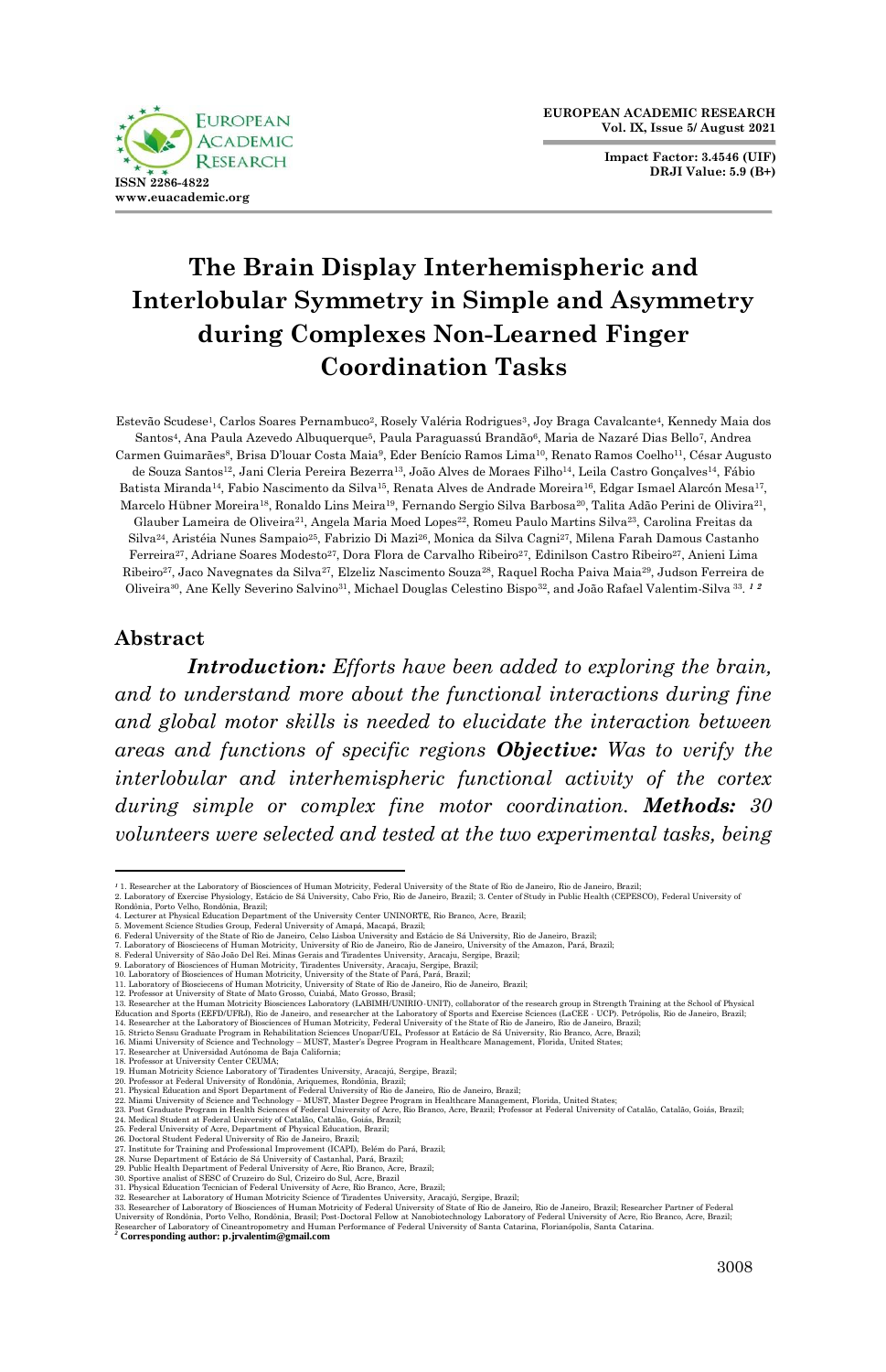*one at a simple, and the other with high complexity. Electroencephalographic signals were obtained during the rest and tasks, follow, several data interactions and interpretations was performed. The Statistical inferential analysis was performed by One Way ANOVA and Scheffé post-hoc test with 5% of significance. Results: The data showed strong activation of frontal gyrus and sensory motor area during the simple and the complex actions to the ipisi and contralateral hand activation. The frontal lobe displays greater power output during complex than simple tasks if compared with their self and with the sensory motor area, but this last area was more active during simple tasks than complex. Conclusion: Those results providing some evidence that both brain hemispheres and two different lobes act symmetrically in a functional interaction during the architecture and control of simple fine motor tasks suggesting symmetry, but, during complexes fine motor tasks, the frontal lobe exhibit more activity indicating inter lobe asymmetry and that in the activities that need more cognition the frontal lobe assumes a greater role in the movement control.*

**Keywords:** Brain activity. Fine Motor Coordination. Quantitative Electroencephalograph. Brain Asymmetry During Movement Control. Brain Symmetry During Movement Control.

## **INTRODUCTION**

Human neural motricity can be defined as an integration between the motor, mental and cognitive functions that occur under the nervous system, and the multiple relationships between motor activity, the mind, brain, and affectivity in a neuromotor action are highlighted. In the current conception of related scientific knowledge, it is difficult to think of separation between motor, neuromotor and perceptive-motor functions and other purely intellectual and/or affective functions (Fonseca, 2014; Klem et al., 1958).

For science in general, a clear understanding of how neuromotor integration occurs is fundamental, both for health-related issues and for the biological operability of the being in his/her life of relationships and/or other nuances. In the context of motor activity, for example, the question would converge to the need to elucidate how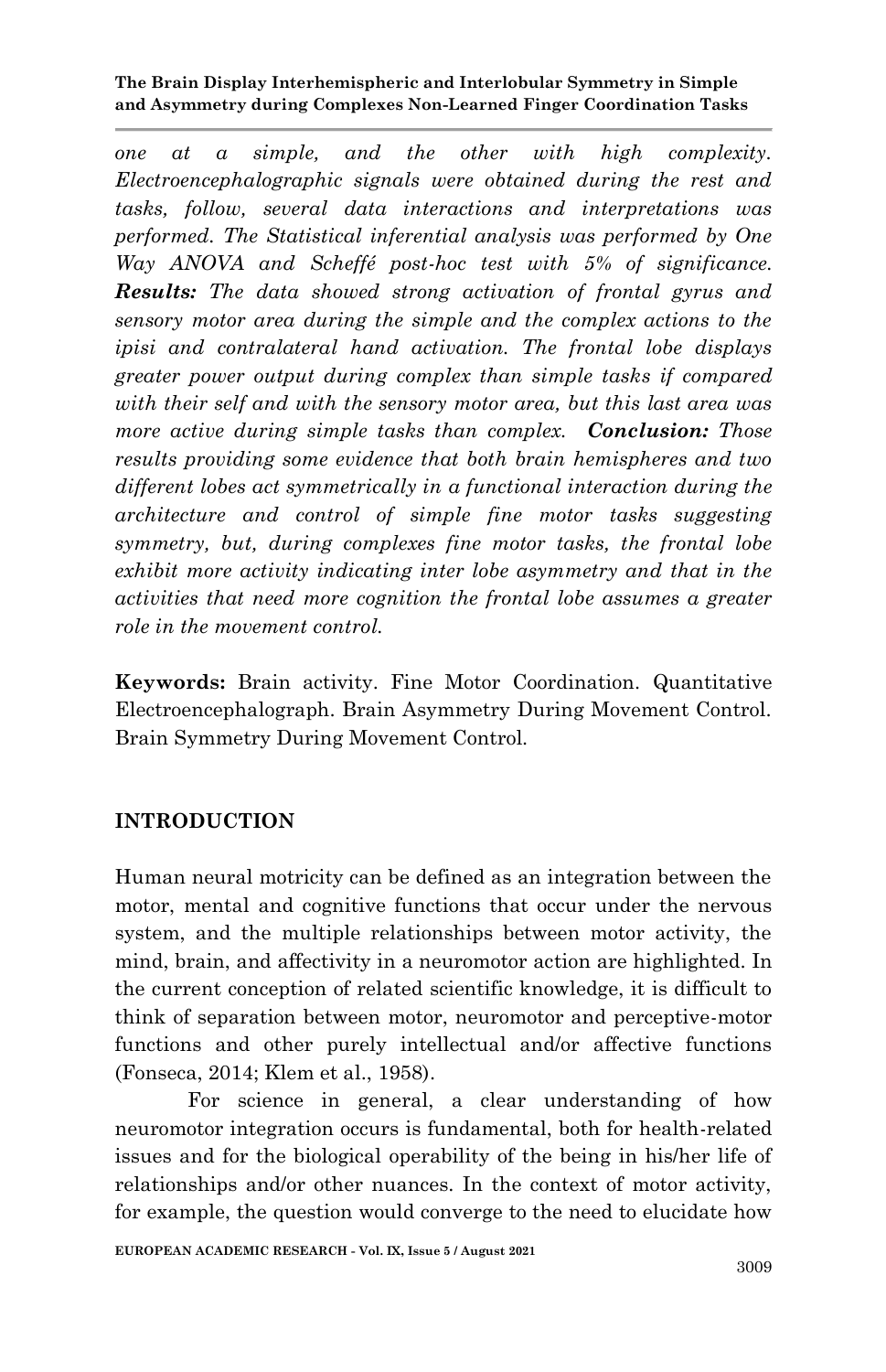the brain organizes itself to mold and control motor coordination functions as sophisticated as the ones requiring fine manual ability. Or fine coordination, a competence normally cited in the literature as hierarchically being one of the most elevated levels of the brain for structuration of motor actions (Fonseca, 2014, 2010). In this perspective of the brain hierarchical functions, the Brodmann area 8, due to its implicit relationship to motor learning, point to this area a line of constant research. The correspondent literature has indicated this area as being mainly responsible for starting, keeping, coordinating and planning complex movement sequences (Rushworth et al., 2004), as well as being directly involved in the mental functioning of the working memory (Rowe & Passingham, 2001) and in a cognitive control process that acts in the modulation of emotional events that occurs during any motor actions (Frank et al., 2014).

Even though of the functional competence of the Broadman's area 8, for interacting in fine motor coordination production, the level of performance on this type of motor task depends on how this area interact with others neural mechanisms to appropriately compose any type of motor action. For instance, cerebral lateralization and regional specialization are two such conditions that impose to the brain structuring functional asymmetry. This dependence has been shown evidences that a specific hemisphere exerts a main role as compared to its homologous in events of language, praxis, tests of intelligence and visual processing (Dellatolas et al., 2012; Moss et al., 2012).

Specifically, to motor control, the neurologic literature has directed great emphasis on questions of how a hemisphere exerts control over the other during contralateral or ipsilateral movements, whether the exertion of the thought flows at same proportion to the members operating the action, and how the content of those possible neural flows relates to the hemispheric dominance of the individual executing the movement.

Although the left hemisphere has been highlighted, in some clinical pathological studies as having a dominant role in motor control, other studies have also shown that both hemispheres are equally important in controlling contralateral and ipsilateral movements (LaPointe et al., 2009; Sadato et al., 1997). Unfortunately, most of such information is based on studies related to the effects of brain lesions upon movements control (Lewis & Perreault, 2007; Neubert et al., 2010; York Haaland & Delaney, 1981). For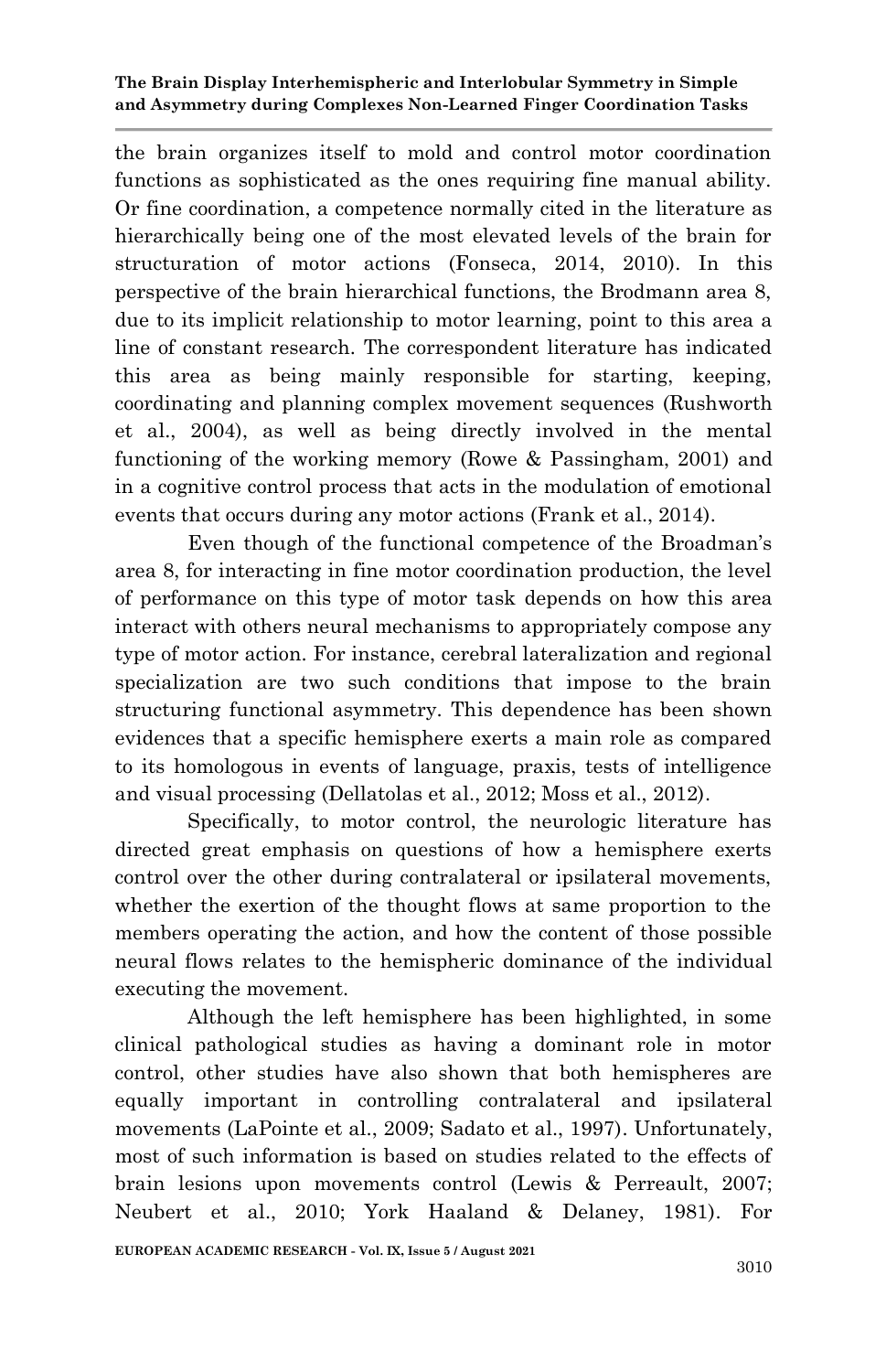hemispheric dominance, these studies confirmed the existence of functional hemispheric asymmetry in the primary sensorimotor cortex and the lateral premotor area and affianced the predominant role of the dominant hemisphere, over the non-dominant one, deduced from tasks configurated to be performed in a version ipsilateral between a hemisphere and the hand performing the action.

However, other studies using the functional imaging technique, in which the subjects were asked to perform repetitive overlearned finger movements, the results pointed at different conclusions. This controversy, as one would infer, would be due to the characteristics of the experimental tasks in which right-handed subjects may be exposed to a less 'conscious effort' with the dominant hand than with the non-dominant hand.

For most of the studies addressing neural correlates of cerebral activation, the electroencephalography technique is perhaps the more usual, it because its use may easily demonstrate the cortical changes occurring during motor performance (Hatfield et al., 2004), and coordinately may show differences in the brain state described when performing an effective strategy for the development of cognitive (Smith et al., 1999), visuo-motor (Slobounov et al., 2000) and sensorimotor skills (Grunwald et al., 2001).

As one could infer from the above discussion, there is a gap in the line of motor control that needs to be elucidated in order of to add knowledge for an appropriate and scientifically based notion of how the brain controls movement during motor tasks execution. The determination of whether there is a set of brain areas involved in a such motor action, with equitable activation, or not, can be an important information for the elaboration of ways of treatment, therapies and training for interventions in neuromotor disorders, as well as for the deepening of the knowledge regarding the human neurophysiology. Therefore, the hypothesis argue whether, during events of motor coordination the brain acts within a pattern of multiple interactions and if these possible interactions would relate to convergences between the frontal and the parietal cortex. These questions will be tested with the use of motor tasks structured to be performed in ipsilateral and contralateral versions of the hemisphere and the hand operating the motor action.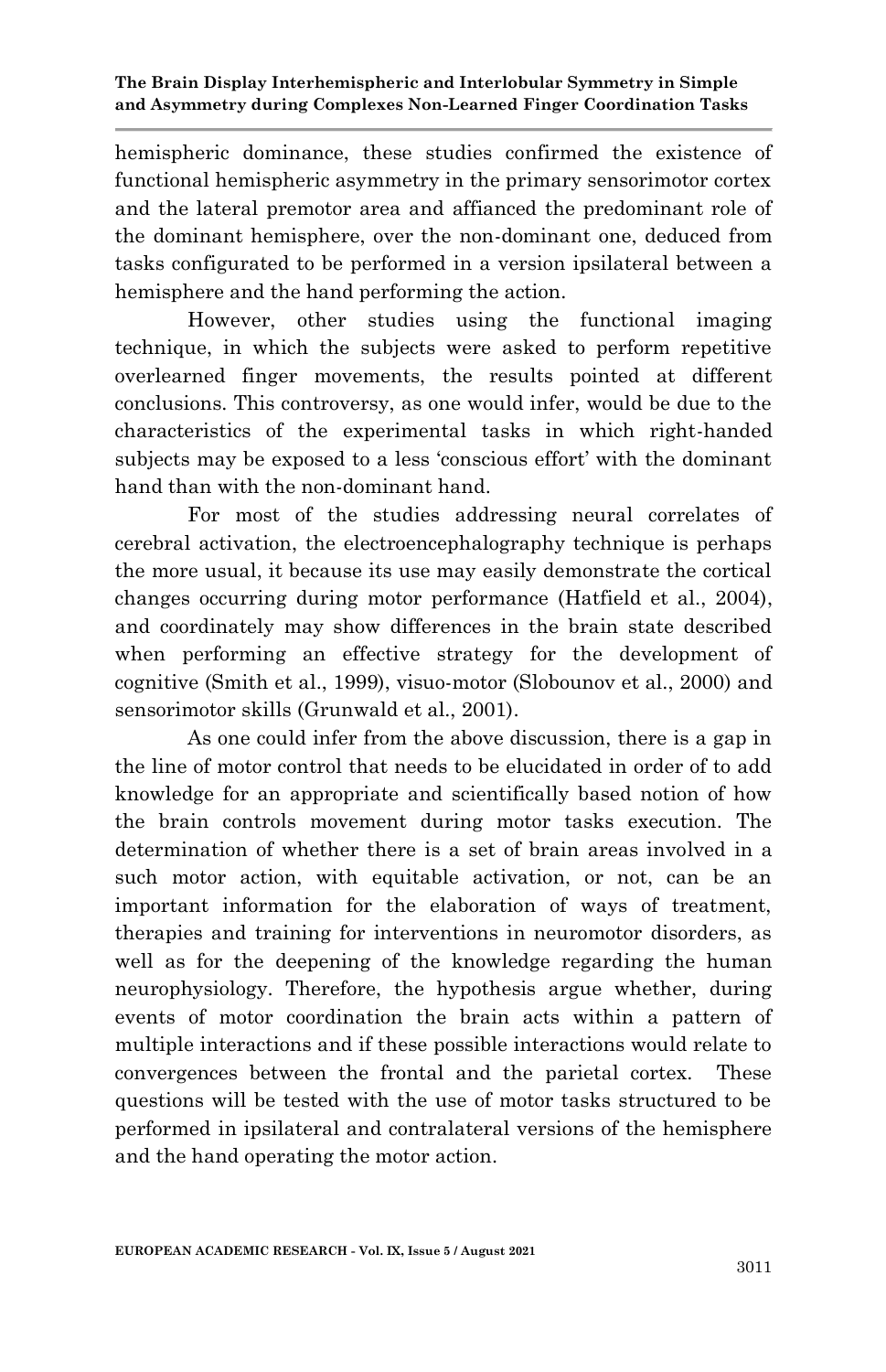### **METHODS**

### **Subjects**

A sample of 30 volunteers aged between 20 and 30 years old including both sexes was selected with a mean age of  $23.9 \pm 2.82$  years. All participants slept at least six hours the night before, did not present cognitive deficit, physical or mental health impairment and did not use any psychoactive or psychotropic substances. A questionnaire was applied to identify and exclude any subject from the experiment that could contaminate future experiments. Fifteen subjects are lefthanded and the last five are right-handed.

## **Acquisition of electroencephalographic signal**

The EEG signal capture was performed using the BrainNet-BNT device 36 (EMSA, Medical Instruments, Brazil). Twenty monopolar electrodes were arranged following the 10/20 International System Protocol. The impedance of the electrodes was maintained between 5 and 10 kΩ. Recorded data had a total range of less than 70 μV. The data signal was amplified with a gain of 22,000, analogically filtered between 0.01 Hz (high-pass) and 80 Hz (low-pass) and sampled at 200 Hz. The *Data Acquisition* software (Delphi 5,0TM, USA) from the Brain Mapping and Sensory Motor Integration Lab was employed with the digital notch filter (60 Hz).

### **Data processing and analysis**

Visual inspection and independent component analysis (ICA) were applied to remove possible sources of artefacts produced during data collection. The data were collected using a bi-auricular reference, and they were transformed using the average reference after ICA was applied and artefact elimination was concluded. Through ICA and visual inspection, all the ranges which clearly showed artefacts such as blinking, and muscle-related movements were removed. A classic estimator was applied for the power spectral density (PSD) performed by MATLAB 5.3 (Matworks, Inc.).

For the data from the present study, the high ALPHA band located between 10 and 12.9 Hz was chosen because of its association with motor activity. For each task, three 70-second tracks were collected; however, the initial and final five seconds were discarded,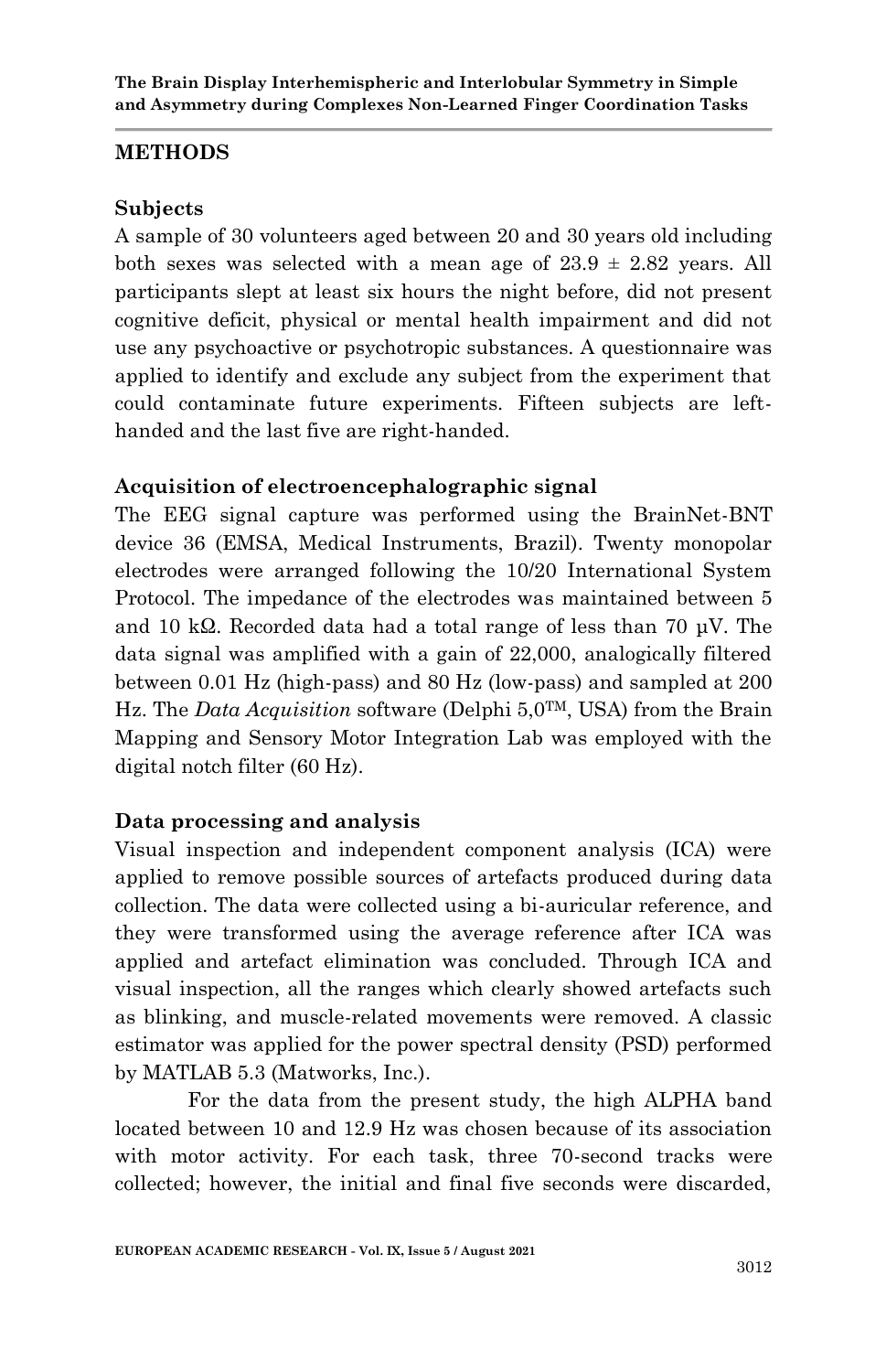and the remaining 60 seconds were considered valid data. Therefore, for each subject, in each task, we obtained 180 seconds of valid data.

The analysis was done following several interactions among F3, F4, C3 e C4 monopolar electrodes and to answer the study questions a sequence of steps was taken. First, we did the comparison from the rest and activity to each electrode individually, so, F3 rest to F3 activity, and F4 rest to F4 activity; C3 rest to C3 activity, C4 rest to C4 activity, for to determine the activation of the brain area. Second, we did the comparison among the C3 activity vs F3 activity, C4 activity vs F4 activity to determine the activation among the frontal and parietal lobe. Third, we compare the opposite and the same side electrode C3 and F3, or C4 and F4 in relationship to the hand activity. The figure 1 shows the methodology of data analysis above.





**Figure 1: Scheme of testing the interaction of these work.** Thirty subjects done two fine coordination tasks. Before and during the motor activity, the electroencephalographic data was acquired. Here was showed the first, second and third analysis interaction. **(A)** scheme of the activation from the F3, F4 C3, and C4 pré and during motor tasks. **(B)** scheme of the comparison of the F3 vs C3, and F4 vs C4 electrodes during the motor tasks. **(C)** scheme of the comparison of the brain F3, C3, F4, and C4 activation during left hand, right hand or both hands during the motor tasks. All figures were adapted from https://neupsykey.com/clinicalelectroencephalography-and-nocturnal-epilepsy/.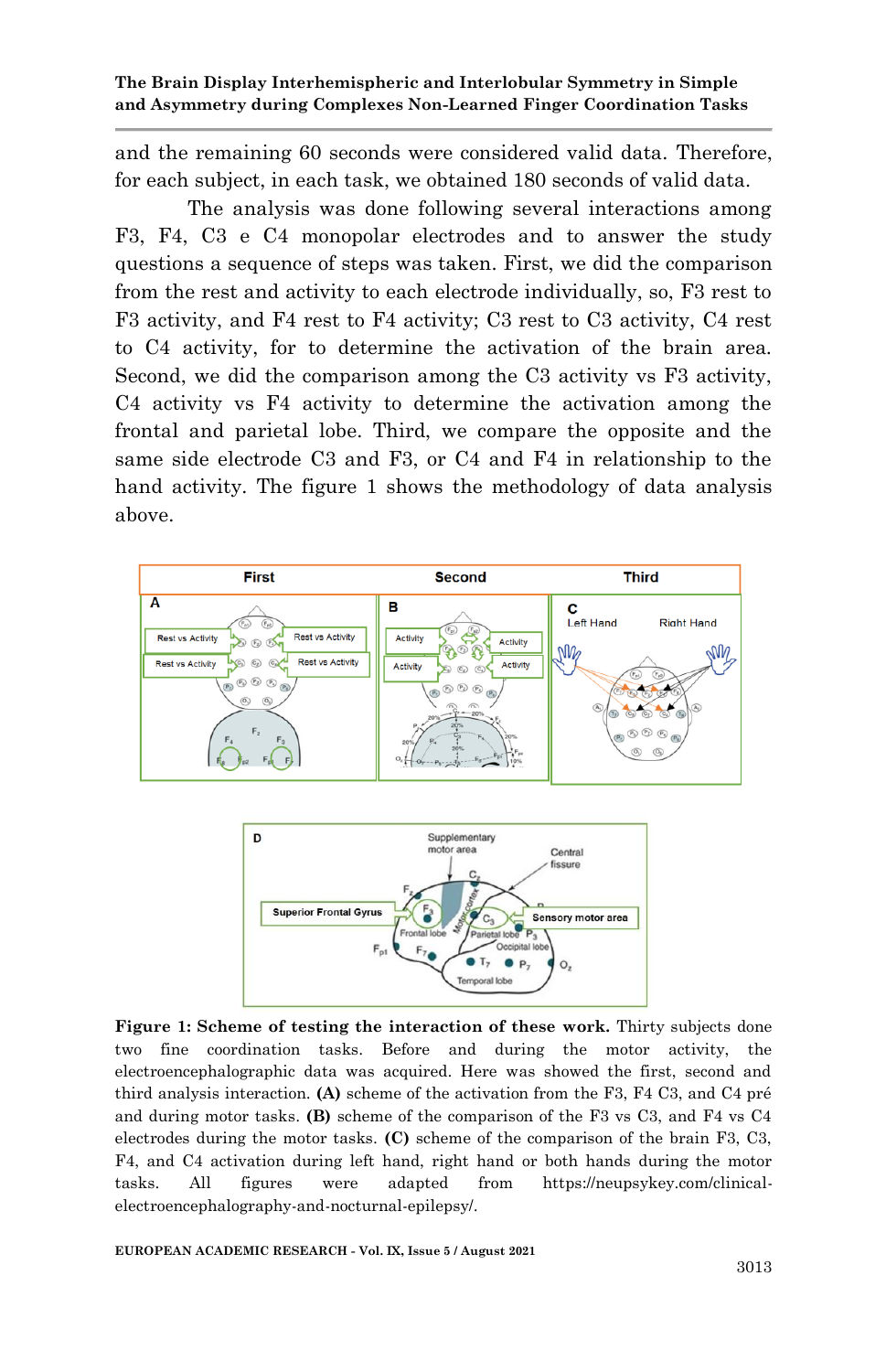## **Motor tasks**

All performance evaluations were neglected, and the execution time of the movement was increased, to increase the amount of usable data for analysis. The motor tasks choice follows two rationales. First, a complex and non-familiar task with the both hand also, this, could led to a hoped high level of the brain activation marked to the alpha wave band. Second, a non-familiar movement could avoid a learning effect that a familiar movement could propose and, consequently, less cortical activation during the motor tasks here proposed.

Two tests were selected from Victor da Fonseca's Psychomotor Battery: finger tapping and manual dynamic coordination. These two tests were slightly modified in reducing muscular artefacts during the collection of electroencephalographic signals.

The finger tapping test is most simple that the second task. This consist of individually moving the fingers of the hands by flexing them and then extending them consecutively from one finger to the other. The adaptation that the test suffered was the need to support both arms and maintain them flexed at 90º on a table, seeking with this provision to decrease shoulder joint mobility associated with the ulna. In the first 20 seconds, all subjects executed the task with the left hand, in the next 20 seconds with the right hand, and in the last 20 seconds with both hand. All possible behavioral assessments, that is, quantitative performance analyses, were neglected because of a greater acquisition of real data.

The manual dynamic coordination test is the more complex task. Consists of connecting and disconnecting paper clips consecutively until all the paper clips are connected and then disconnected. Ten clips were completely connected and disconnected. All possible behavioral assessments, that is, quantitative performance analyses were neglected because of greater data acquisition.

## **Statistical analysis**

To verify the data originated from the experimentations, factorial analysis was used, taking in account specific points as references and comparing them with others specifically related to each question of the study interest. For this accomplishment an One-Way ANOVA within a level of 5% for accepting or rejecting an hypothetical notion was selected and followed by the Post-hoc Scheffé Test to verify the direction of possible interactions being detected by the main analysis.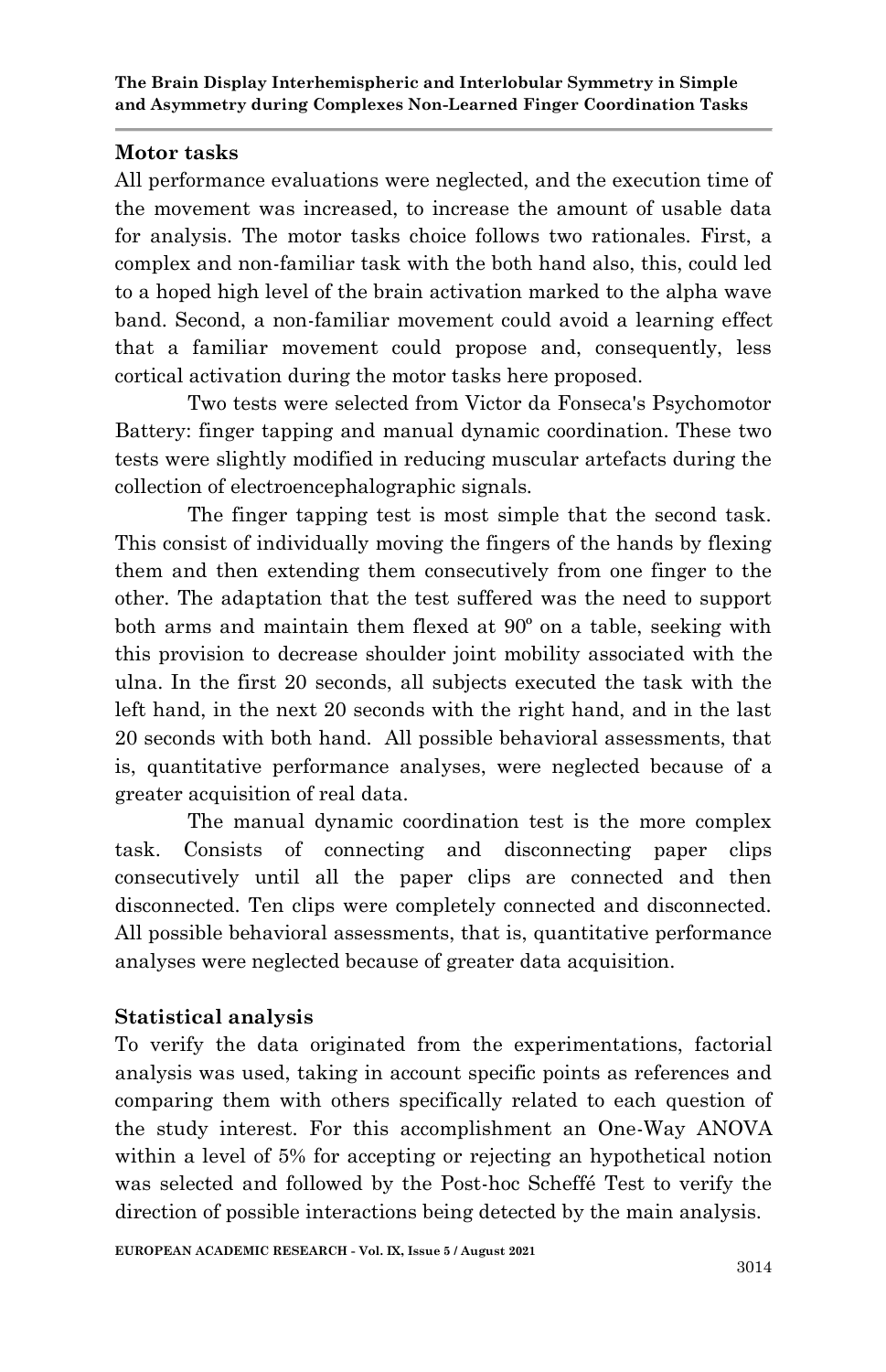#### **RESULTS**

## **The superior frontal gyrus and the sensory motor area display functional activation during both motor tasks from the rest to activity**

The finger tapping tasks demonstrate that there is no difference between the activation of the superior frontal gyrus and the sensory motor area and, also, there is no inter-hemispheric difference between the same lobules, but, stood evident that this task was able to activate the frontal and sensorimotor cortex (Fig. 2) ( $*=\alpha$ >0.0001).



**Figure 2: The activation of brain during the finger motor function.** Cortex Activity during the rest, and the Finger Tapping Test and during Manual Dynamic Coordination. (B) Comparison ipsilateral frontal and sensorimotor cortex during the Manual Dynamic Coordination Test. (C)  $mV =$  Millivolts. F3 electrode located at position F3, C3 electrode located at position C3, F4 electrode located at position F4, and C4 electrode located at position C4 according to Jasper's 10-20 arrangement (1958). An ANOVA One Way test was used along with the Scheffé set up at of 5%. (**A** \*=α>0.0001). To assess the Scheme of testing the interaction see figure 1A.

## **The cortex display functional connectivity among the bout hemisphere and lobes during simple tasks, but interlobular asymmetry, and higher absolute power output in the frontal cortex to complex fine motor tasks**

The figure **3A** shows that during the ipsilateral comparison, but different lobule in the simple tasks to the left hand, the electrode F3  $(2.682 \pm 0.293 \text{mV})$  if compared to C3  $(2.640+0.308mV)$  showed no difference ( $\alpha$ = 0.950), and F4 (2.712+0.298mV) when compared with C4 (2.695 $\pm$ 0.298mV) showed no difference ( $\alpha$ = 0.997). About the right hand, the electrode F3  $(2.696+0.118)$  if compared with C3  $(2.678+0.081)$  showed no difference ( $\alpha$ =0.33) and F4 (2.704 $\pm$ 0.152mV when compared with C4 emitted 2,693  $\pm$  $0.087$ mV showed no difference ( $\alpha$ =0.38). During the complex tasks to the left hand the figure 3B shows that the electrode F3 from the left-handed (2.756 $\pm$ 0.26mV) if compared with C3  $(2.625+0.272mV)$  showed difference  $(a=0.01)$ , F4  $(2.855+0.256mV)$  if compared with C4  $(2.631 \pm 0.423 \text{mV})$  showed difference ( $\alpha$ =0.04). To the hight hand movement the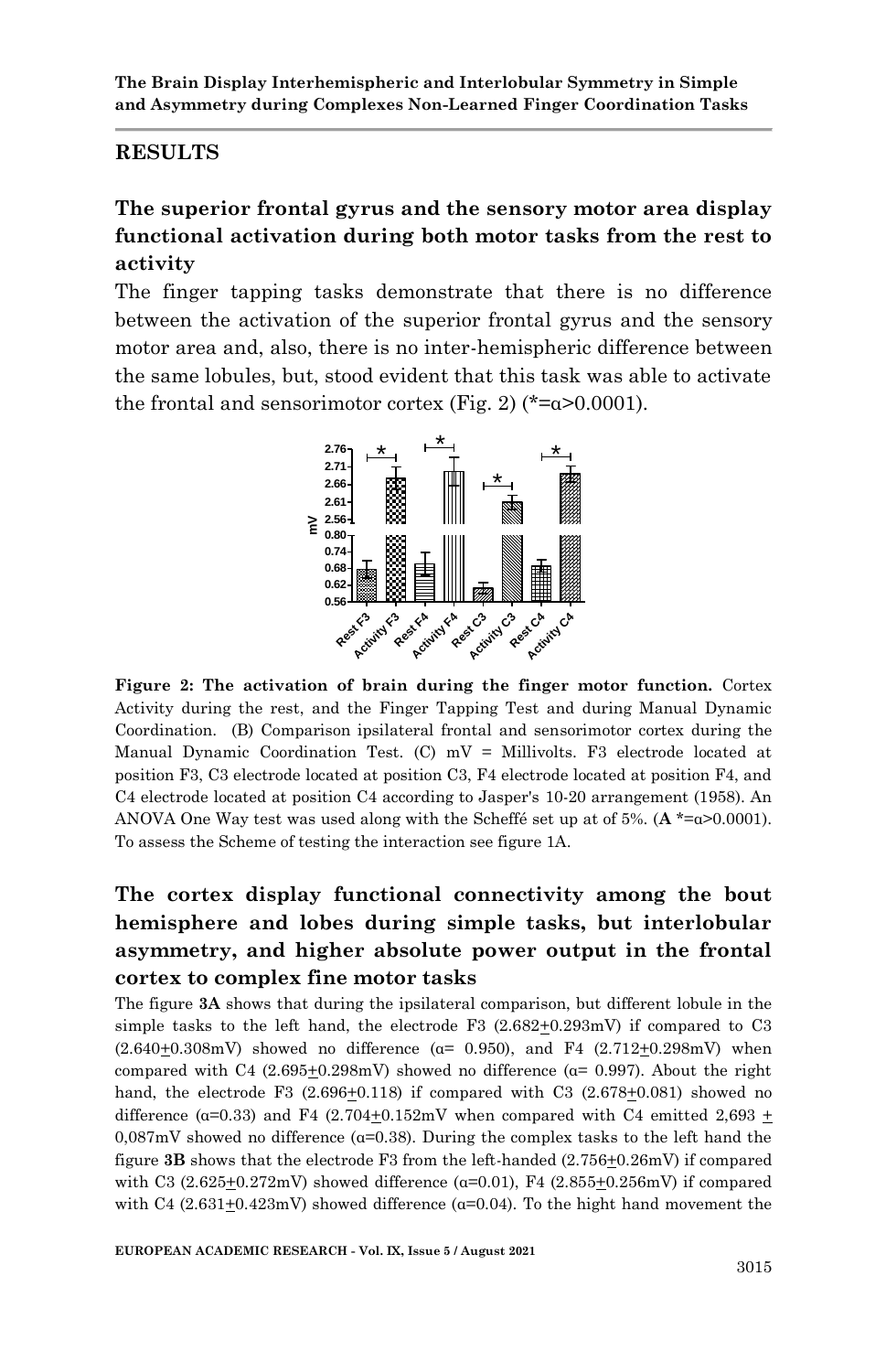electrode F3 (2.739+0.0259mV) when compared with C3 (2.583+0.269mV) showed difference  $(a=0.02)$ , and F4 (2841+0.275) if compared with C4 (2,594+0.204). The Figure **3C** shows that to the inter hemispheric comparison in the simple task of the left hand the F3  $(2.682\pm0.293mV)$  when compared to F4  $(2.712\pm0.298mV)$  showed no difference  $(a=0.944)$ , C3  $(2.640+0.308mV)$  if compared with C4  $(2.695+0.298mV)$  showed no difference  $(a= 0.400)$ . Figure **3D** shows that the electrode F3  $(2.757+0.400 \text{mV})$  if compared to F4  $(2.808+0.418mV)$ , showed no difference  $(a= 0.458)$ , and C3  $(2.699\pm0.410\text{mV})$  when compared with C4 2.619  $\pm$  0.423mV, showed no difference  $(a=0.933)$ . The figure **E** show that in the comparison among the frontal and parietal lobule, to the most simple task the frontal lobe  $(2.671+0.132mV)$  if compared with parietal lobe  $(2.647+0.084mV)$  showed no difference  $(α=0.179)$ , and, finally, the figure **F** during the complex task the frontal lobe  $(2.852\pm0.29\text{mV})$  in compared to parietal lobe showed difference in the absolute power output  $(a=0,0037)$ . The Figure **G** display the activation between the frontal and parietal lobe during the finger tapping (FT) and manual dynamic coordination (MDC) were, the F3FT (2.682+0,118mV) if compared with F3MDC  $(3.173+0.517mV)$  showed difference ( $\alpha$ =0.0007), F4FT  $(2.686+0.153mV)$  if compared with F4MDC  $(3.212+0.474mV)$  showed difference  $(a=0.0002)$ , C3FT  $(2.921+0.485mV)$  if compared with C3MDC  $(2.535+0.28)$  showed difference ( $\alpha=0.0071$ ), and C4FT  $(3.01\pm0.487\text{mV})$  if compared with C4MDC  $(2.592\pm0.185)$  showed difference  $(α=0.0034)$ .

#### **Interlobular Ipsilateral and Contralateral Area Comparison to the Left and Hight-handed**







**EUROPEAN ACADEMIC RESEARCH - Vol. IX, Issue 5 / August 2021**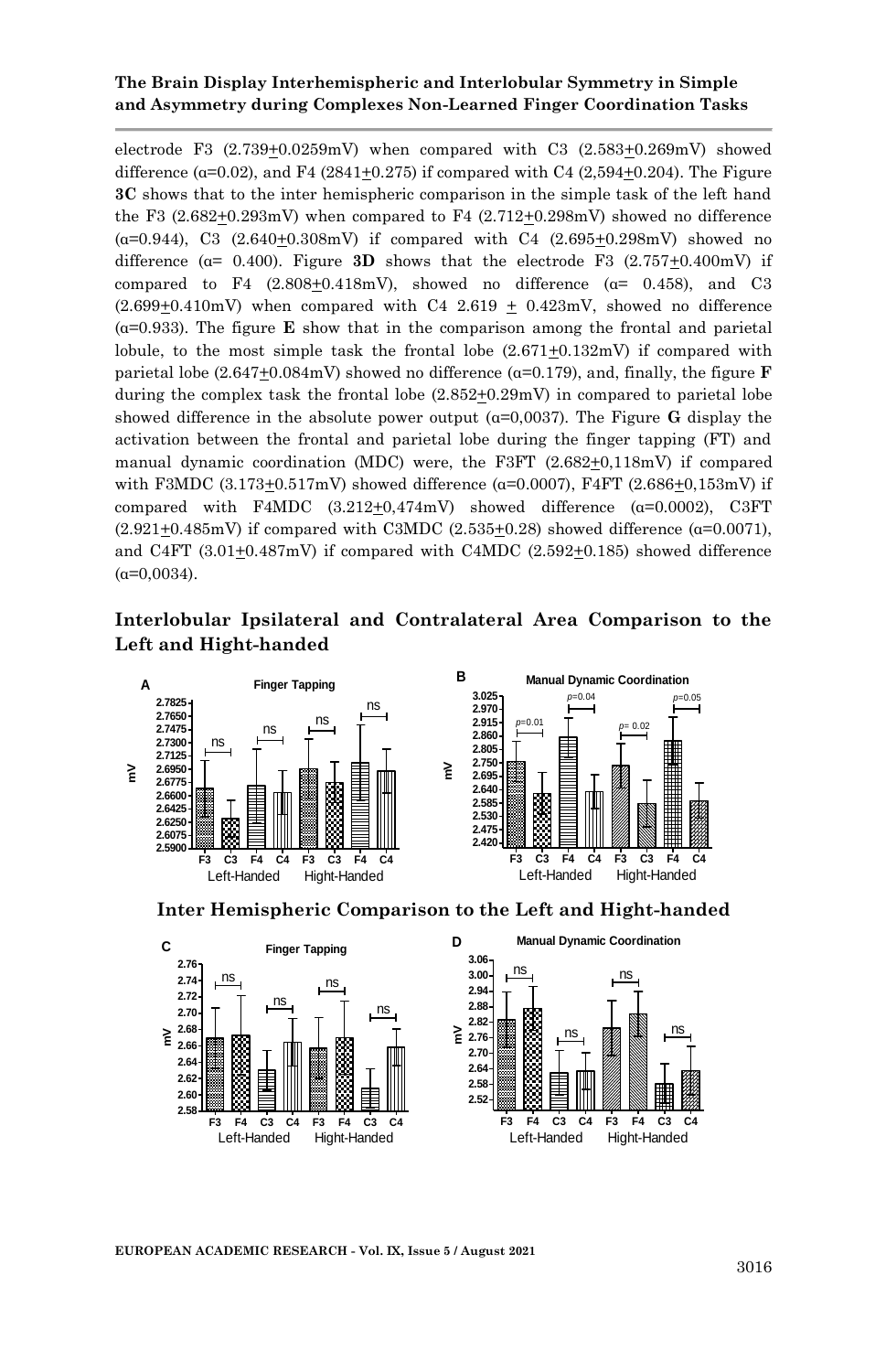**The Brain Display Interhemispheric and Interlobular Symmetry in Simple and Asymmetry during Complexes Non-Learned Finger Coordination Tasks**



## **Figure 3: Absolute power of the activation of frontal and sensorimotor electrodes of frontal, sensorimotor lobes and two**

**brain hemispheres.** (A) Comparison ipsilateral of superior frontal gyrus and the sensory motor area during the finger tapping task for hight-handed and lefthanded. **(B)** Comparison ipsilateral of superior frontal gyrus and the sensory motor area during the Manual Dynamic Coordination task for hight-handed and left-handed. **(C)** Comparison contralateral of superior frontal gyrus and the sensory motor area during the finger tapping task. **(D)** Comparison contralateral of superior frontal gyrus and the sensory motor area during the Manual Dynamic Coordination task.  $($ **)** mV = Millivolts. F3 electrode located at position F3, C3 electrode located at position C3, F4 electrode located at position F4, and C4 electrode located at position C4 according to Jasper's 10-20 arrangement (1958). **(E) (F) (G)**An One-Way ANOVA test was used along with the Scheffé set up at 5%.  $(A * = a > 0.0001)$  and (ns = not significant). To assess the Scheme of the Ipsilateral Interlobular Comparation see figure 1B and 1D and to Contralateral Interhemispheric Comparation testing and the interaction see figure 1C.

## **The activation of the two hemispheres has the same magnitude during movements of left hand, right hand and two hands concomitantly hand.**

The figure denotes that the contralateral, ipsilateral, or both hand activate the two hemispheres in the same magnitude without differences among all assays (Fig. 4A, 4B, and 4C) ( $\alpha$ >0,05).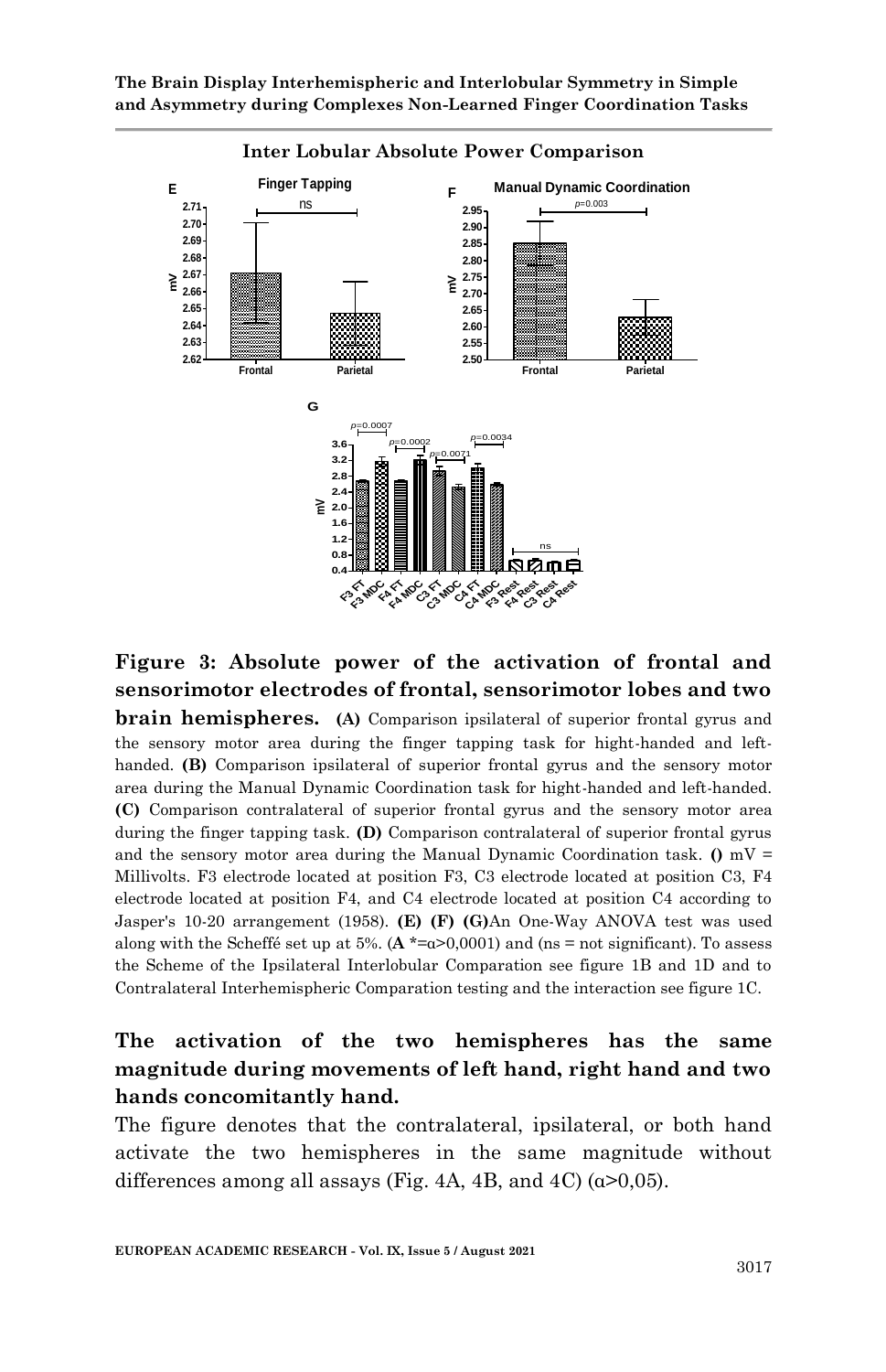**The Brain Display Interhemispheric and Interlobular Symmetry in Simple and Asymmetry during Complexes Non-Learned Finger Coordination Tasks**



**Figure 4: Absolute power of the both hemispheres during the both hand, left hand, or right hand finger movement. (A)** Finger tapping task with both hand concomitantly. **(B)** left and **(C)** right hand of the finger tapping task.  $mV =$  Millivolts. F3 electrode located at position F3, C3 electrode located at position C3, F4 electrode located at position F4, and C4 electrode located at position C4 according to Jasper's 10-20 arrangement (1958). The Anova One Way test was used along with the Scheffé set up at 5%. (ns = not significant). To assess the Scheme of testing the interaction see figure 1C.

### **DISCUSSION**

This study explored the activation of ipsilateral, contralateral activation of motor cortices during simple or complex finger movement. Previous studies have reported to find greater contralateral than ipsilateral activation of the left both hemispheres during fingers movements implying left cerebral dominance for motor control, but, here, the both hemispheres and cortical areas showed activation in the same magnitude contradicting previous works as in (Furtado et al., 2016).

The non-dominant hand is generally less motorically facile, and as other studies of complex movements with the dominant hand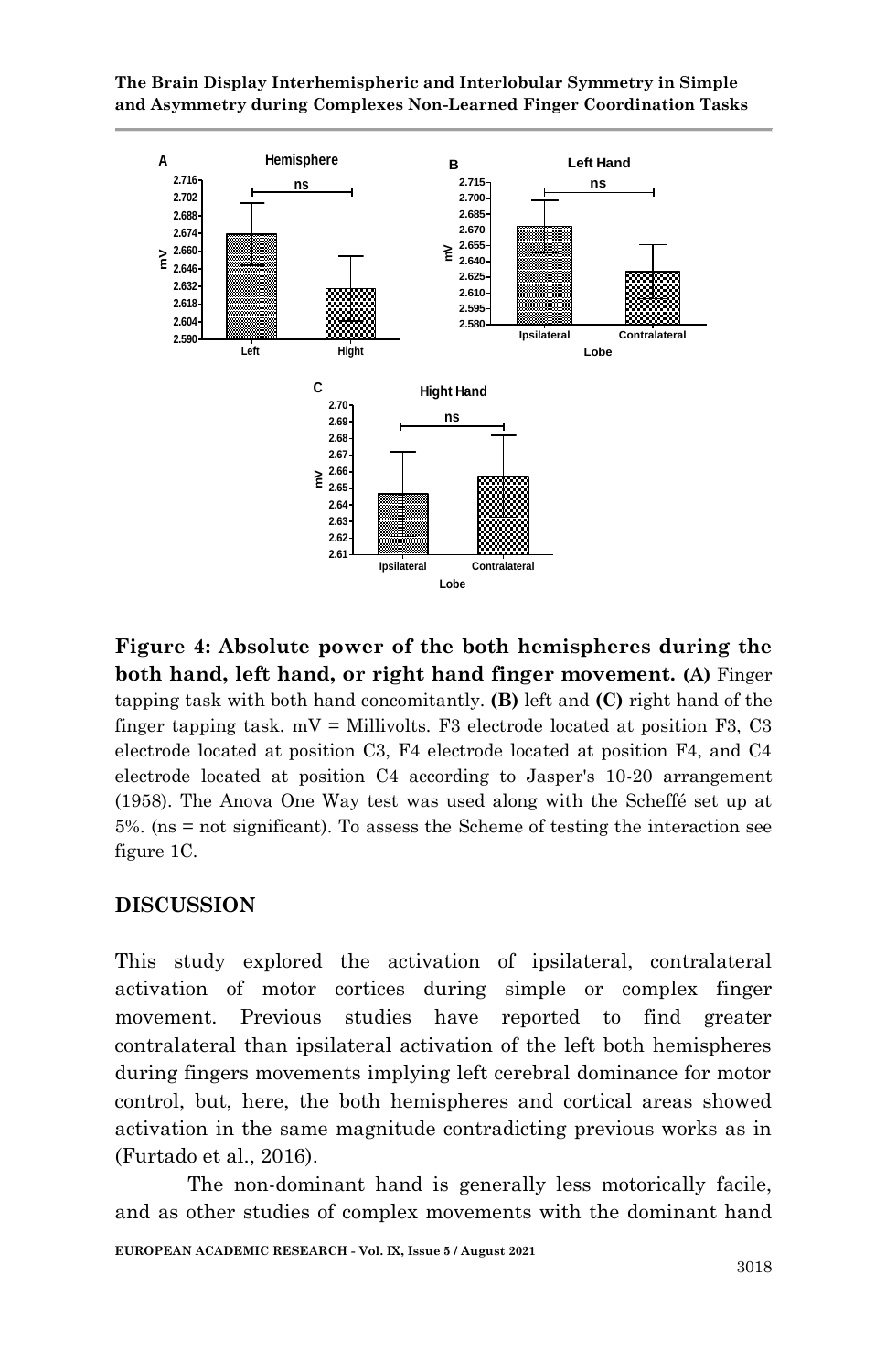have reported ipsilateral activation (Koeneke et al., 2004), the possibility existed that ipsilateral activation was really a functional sign of the degree of motoric familiarity or automaticity.

To specifically address the relationship of complexity and unfamiliarity of the task to ipsilateral activation, in contrast to the earlier studies (LaPointe et al., 2009), here was examined subjects during a complex and non-familiar task with the both hand also, this, could led to a hoped right level of the brain activation marked to the alpha wave band without the learning effect that a familiar movement could propose. Here, was evident a strong asymmetry from the frontal lobe when compared with the parietal lobe, indicating that the frontal lobe activation could be a strategic support for the planning and support to the complex non-familiar movement. To circumvent this problem, we used a qEEG that can show the temporal and multiregion activation in a global data collection. Our results demonstrate ipsilateral cortical activity during dominant, non-dominant and dual hand motor tasks. In general, the activation was equal in the all cortical motor areas.

The degree of ipsilateral and contralateral cortical activity does not vary in the different cortical motor regions and across the different moments of the task. However, within the constraints of the task design of the current study, the finding of increased ipsilateral activation during the dominant hand task, similar to what occurs during the nondominant hand task, suggests that recruitment of contralateral and ipsilateral areas occur automatically to manage the motor behaviour per se, and is not an indication that cerebral organization do not is different for the nondominant and dominant hands or that one hemispheres do not has a greater role in motor control (Miller & Cohen, 2001; Petrides, 2005).

The presence of contralateral and ipsilateral activation with the same magnification is in accordance with neuroanatomical evidence of the descending corticospinal projections from the motor area remain uncrossed (Jones & Wise, 1977; Koeneke et al., 2004; Ugawa et al., 2002).

Somatosensory activity involves reciprocal and dynamic activity between structures, with a continuous flow of information between the areas involved and their related body sensors, and those coordinates and dynamics induce quantifiable changes in the flow of information including a decrease in entropy, increased mutual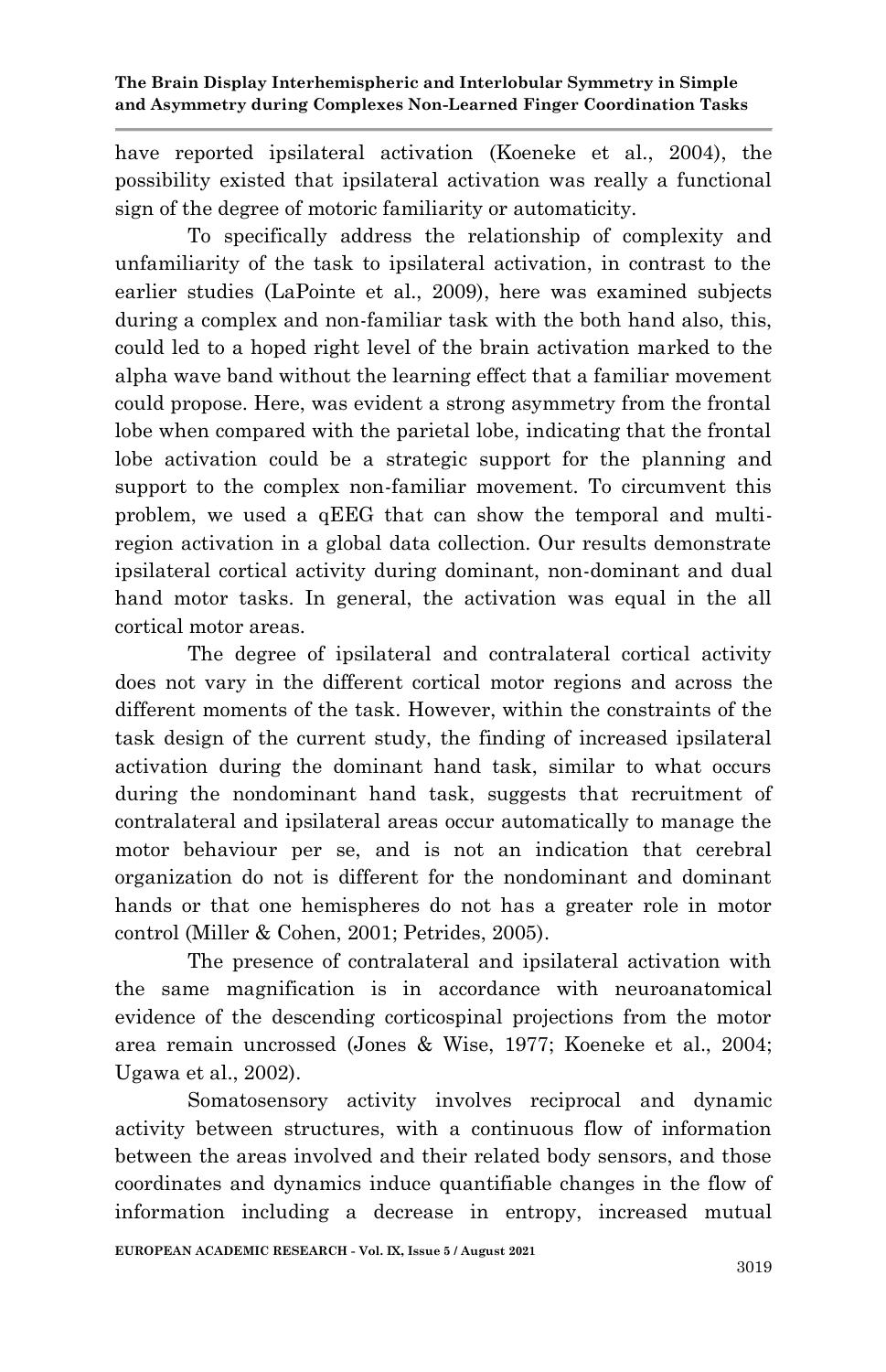information, integration and complexity within specific regions including the frontal and somatosensory region (Lungarella & Sporns, 2006).

The absolute potential emitted by these areas by qEEG was compared. Many scholars have reported the role of the frontal lobe in the preparation of movement by demonstrating activity in the moments prior to motor activity (Koch et al., 2006; Lee, 2006; Petrides, 2005). Just as it has been shown that the pre-motor cortex, or supplemental motor area, plays an important role in the planning and execution of unit and bimanual sequences (Toma & Nakai, 2002). The frontal lobe is very active in visuomotor functions (Toma & Nakai, 2002) and, although these areas were active, the sensorimotor cortex was equally active during the simple, but not during the complex tasks (Sadato et al., 1997).

The data found demonstrated strong activity in the frontal and somatosensory areas during the simple fine motor coordination tests. The F3 and F4 electrodes, located over the frontal area, were compared with electrodes C3 and C4, located over the somatosensory area, according to the 10-20 international system, with the occurrence of hight ALPHA waves between 10 and 12.9Hz, and, in fact this indicate a information flow and a symmetric activation of the brain during simple tasks. The dorsolateral prefrontal cortex and the posterior parietal cortex are automatically interconnected and involved in operational memory and in the preparation of all movement (Lungarella & Sporns, 2006).

The interaction of these cortical areas has been shown to decrease the delay time between the stimulus and the response (Poldrack, 2005; Quintana & Fuster, 1999). This relationship corroborates the data found here, which suggest activity of equal amplitude between the frontal and parietal lobes demonstrating clear coupling. These data corroborate the fact that the lateral prefrontal cortex plays an important role and is particularly involved in the cognitive support of motor task control (DeWolf & Eliasmith, 2011). At another time, the functional cooperation between cortical areas during a manual task was shown by nuclear magnetic resonance imaging (MRI), demonstrating that the primary and supplementary motor cortex along with the lateral pre-motor areas are also activated during movement (Chen et al., 2010; Neubert et al., 2010). This statement also corroborates the data found in the present study which found no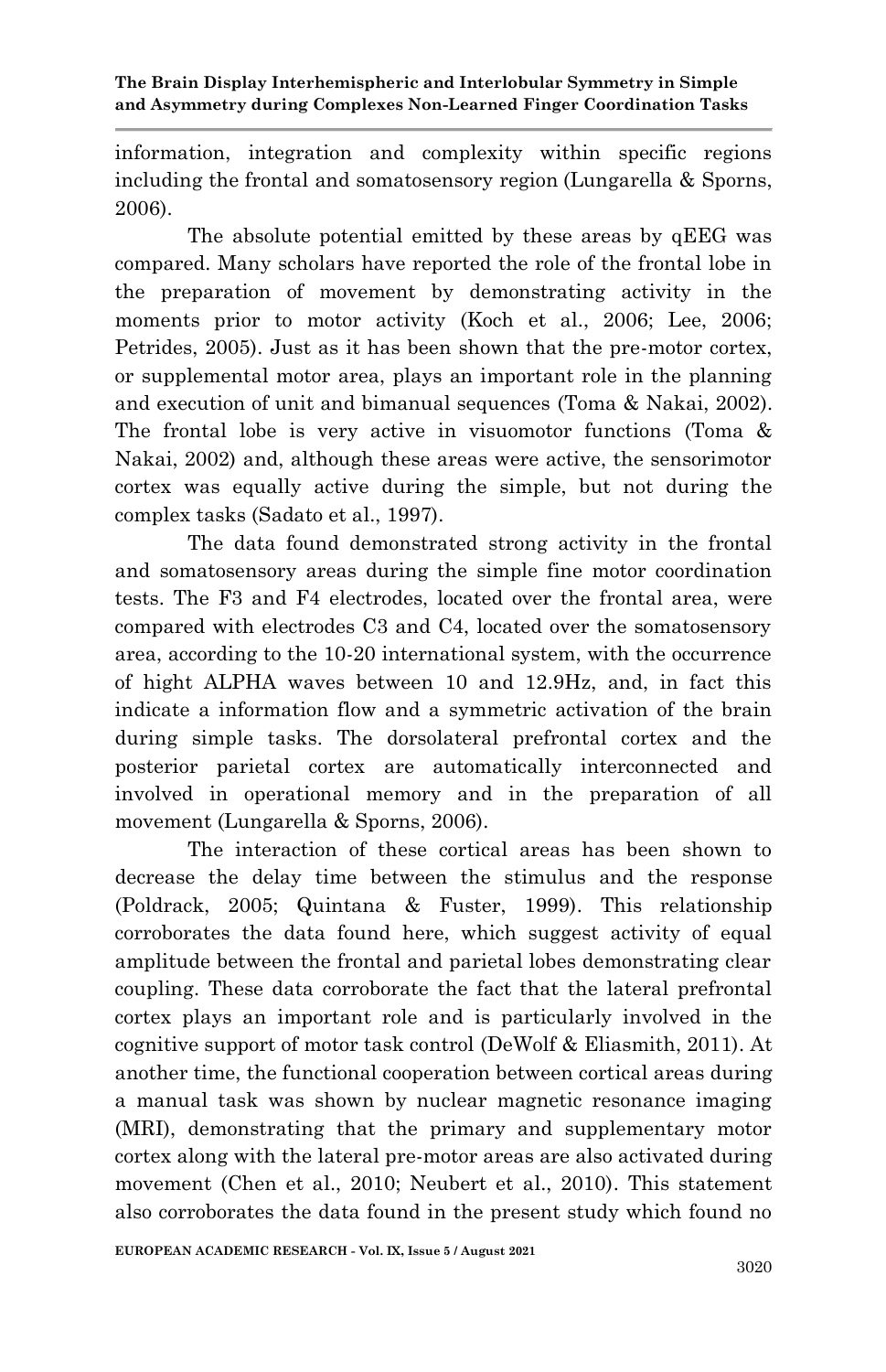difference in cortical activation between electrodes F3 and F4 located in the anterior region of the cortex where the primary and supplementary motor cortex along with the lateral pre-motor areas are located.

It was evident that there is an interaction between distinct cortical areas during fine motor coordination tasks. When investigating different global and fine-natured movements, there was an interregional coupling of sevrral areas of the cortex (DeWolf & Eliasmith, 2011; Quintana & Fuster, 1999), especially between homologous central motor areas in the two cerebral hemispheres between the contralateral primary sensory cortex and medial premotor regions, including the supplemental motor area (Koch et al., 2006).

These findings suggest that information processing in the human motor cortex drives distinct regions at the same time, but that they can also function independently of one another, i.e. the motor cortex does not only respond with increased regional activation, but can exchange information between the lateral and medial motor cortex along with the sensory-motor regions in both hemispheres, even in simple movements when it would be expected that areas in different hemispheres presented different activation amplitudes due to unimanual activation, mainly in the primary and supplemental motor areas, since it is known that the contralateral cerebral cortex controls different sides of the human body, even though other studies have demonstrated that there is activation with the same amplitude (Chen et al., 2010; DeWolf & Eliasmith, 2011; Quintana & Fuster, 1999).

The distinct areas of the cerebellum, motor, supplementary motor, sensory, inferior frontal areas and the entire parietal lobe were active in positron emission tomography (PET) during manual tasks (Chen et al., 2010), corroborating with our data obtaining a robust amount of data which indicates a continuous flow of information. Manual activities generate activation in both cerebral hemispheres (DeWolf & Eliasmith, 2011), suggesting that different areas work together, with special activity in the frontal and parietal areas. Moreover, it was observed that the learning process linked a complex tasks generates more complex activities, here evidenced to great activation of the frontal cortex, which involve more structures and regions of the cortex around the activity (Chen et al., 2010; Miller &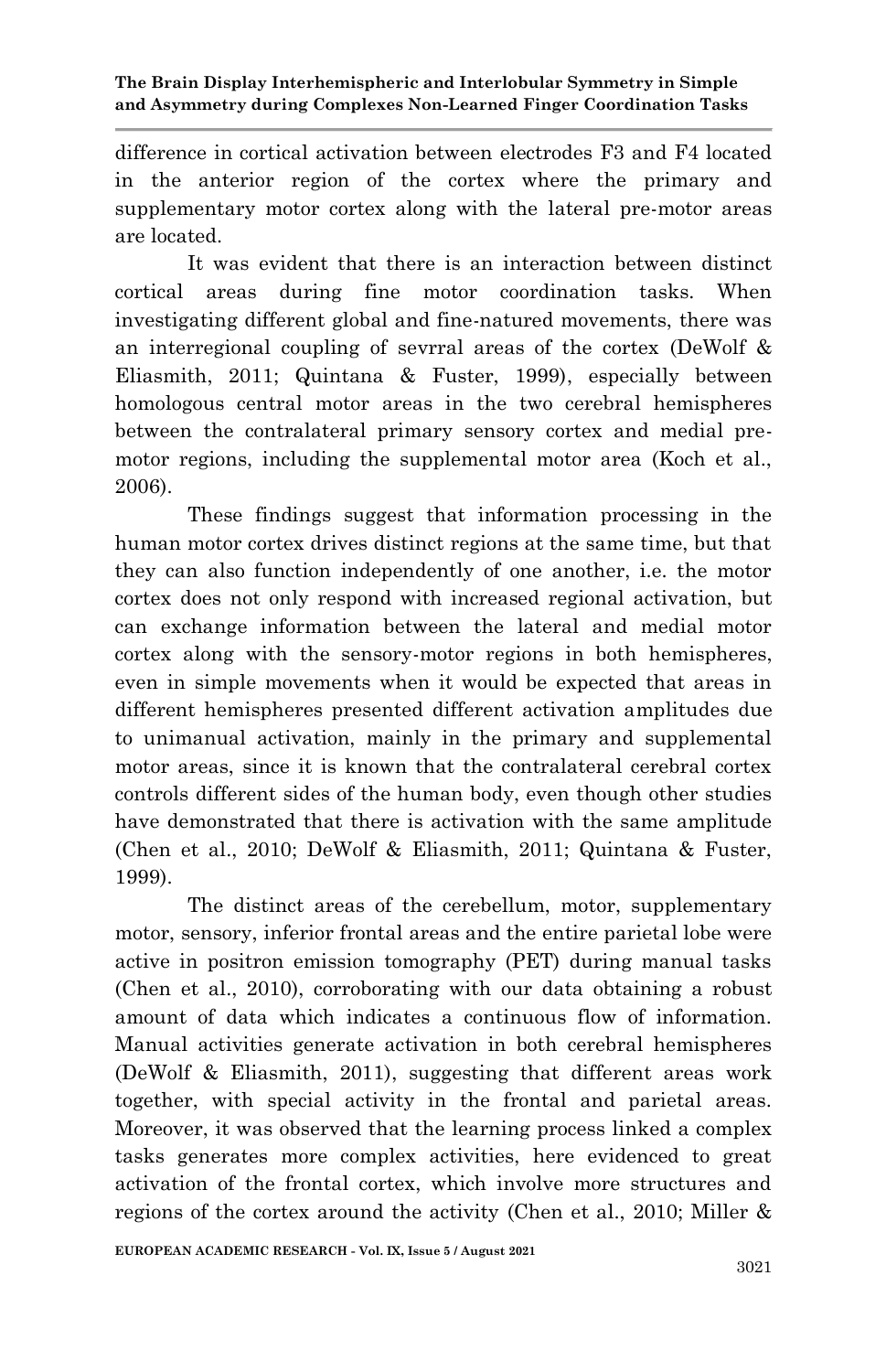Cohen, 2001). In another pathway there is a modulation of the emitted power in the primary sensorimotor cortex (Mayhew et al., 2012)if compared to the activation power between the primary sensorimotor areas and superior central gyrus. This, in fact, leads us to imagine that a more complex activity that has not previously been learned requires greater planning of areas with a higher cognitive hierarchy, a information that suggests the need for greater cognitive involvement in architecture and movement control.

In this same line it was observed that there are many areas involved in the acquisition of learning motor tasks (Neubert et al., 2010), and these areas decrease their activity as soon as the learning happens, suggesting that these regions are closely linked in learning new tasks (Mayhew et al., 2012) suggesting a continuous flow of information between the frontal and parietal lobes, as verified in the literature. Simple finger movements activate the primary sensorimotor area, the supplemental motor area, the somatosensory, the auditory, the sensory integration region, and the inferior temporal lobe during simple tasks, but, to complex tasks, the activation of the frontal cortex occur in great magnitude than the parietal cortex. The frontal lobe has been associated with cognitive functions or complexes taks that need more cognitive participation to solve the problems (Abe et al., 2007), but the parietal lobe has been active and previous studies have shown that cognition undergoes specific processes in the dorsal pre-motor and primary motor cortices, however, this interaction is still unclear yet. Here, we showed that although has an interaction for to do complex motor tasks, but not simple proves, the frontal lobe showed more activation of the absolute power than parietal lobe.

One study aimed to identify differences in cortical activation in bimanual tasks, noting that the brain chose a hand as the protagonist of the movement when the force used in the movement produces the same amplitude in both. These data reaffirm the present findings with symmetry between the cortical hemispheres, since the C3 electrodes when compared to C4, and F3 when compared to F4, showed no differences in the power output captured.

Several authors have suggested that motor tasks of a global or fine nature create a front-parietal circuit (Abe et al., 2007; Abe & Hanakawa, 2009; Hughes et al., 2011) and infer that there is a continuous flow of information with distinct temporal and spatial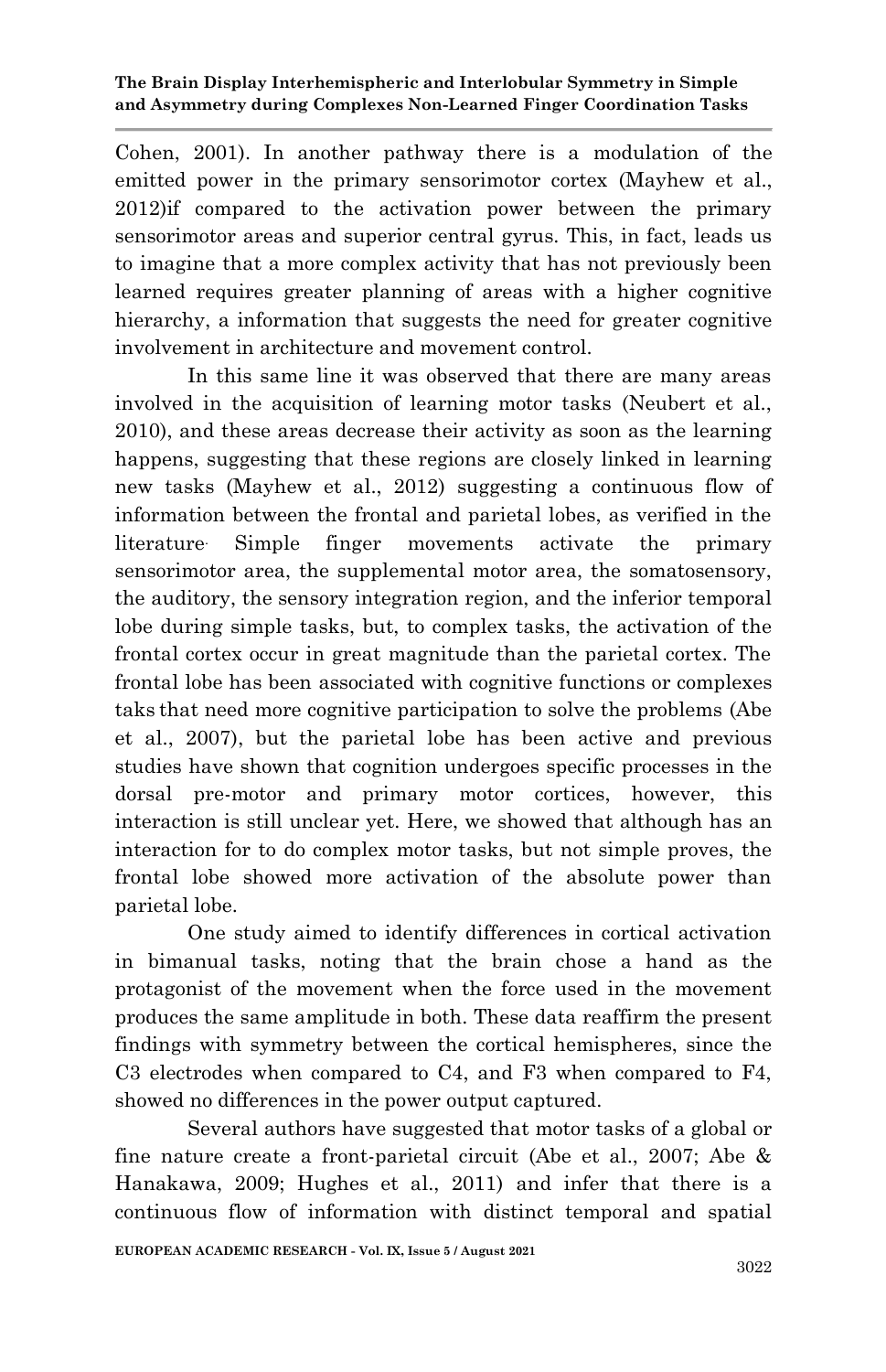characteristics in both directions, showing a rooting of information, which clarifies the effects of interactions of neural processes in relation to the specific role of several creation component systems and control of cognitive and motor behavior (Moraes et al., 2007; Ramnani, 2006). Synergism between the frontal and parietal lobe, however, is an important finding because it clearly suggests that there is a coupling that provides a continuous flow of sensory and motor information in the architecture and coordination of movement.

The data found in the literature have characteristics and coincident findings with the ones observed in present study. For the data here we can suggest that the cortex is a complex of structures and substructures which wholly Interact during motor actions, as explained by some other studies (van Mier, Tempel, Perlmutter, Raichle, & Petersen, 1998); in other words, it is an integrating system functioning in the creation, implementation, command and control of specific motor actions. Thus, functionally the brain is an integrator master of functions whose flow of information shows itself as being the key point that exist in the neural system as controller of cognitive and motors behaviors.

When do we talk about more complexes tasks, we could think that by the nature of the prove, the cortex behavior may be different, but, all analyses performed here showed that the frontal cortex, sensorimotor cortex, and both hemispheres has the same activity to perform simples tasks denoting a functional interconnectivity between this areas during the movement control and, as hoped, this finding do contrast with findings of a few authors (Fonseca, 2014, 2008; Nascimento et al., 2012), but, in the complexnon learned tasks, the frontal lobe acquire very important activity in the movement control.

## **CONCLUSIONS**

There is robust evidence of information flow between the frontal and parietal lobes probably in both directions with strong interregional coupling, so, it seems correct to state that somehow the frontal lobe captures sensitive information to plan fine motor actions demonstrating the same magnitude of activation in simple tasks, but, in complex tasks takes on the lead of the motor control, suggesting that these two regions are functioning to the fine motor architecture and control agreeing with other data in the literature. This data can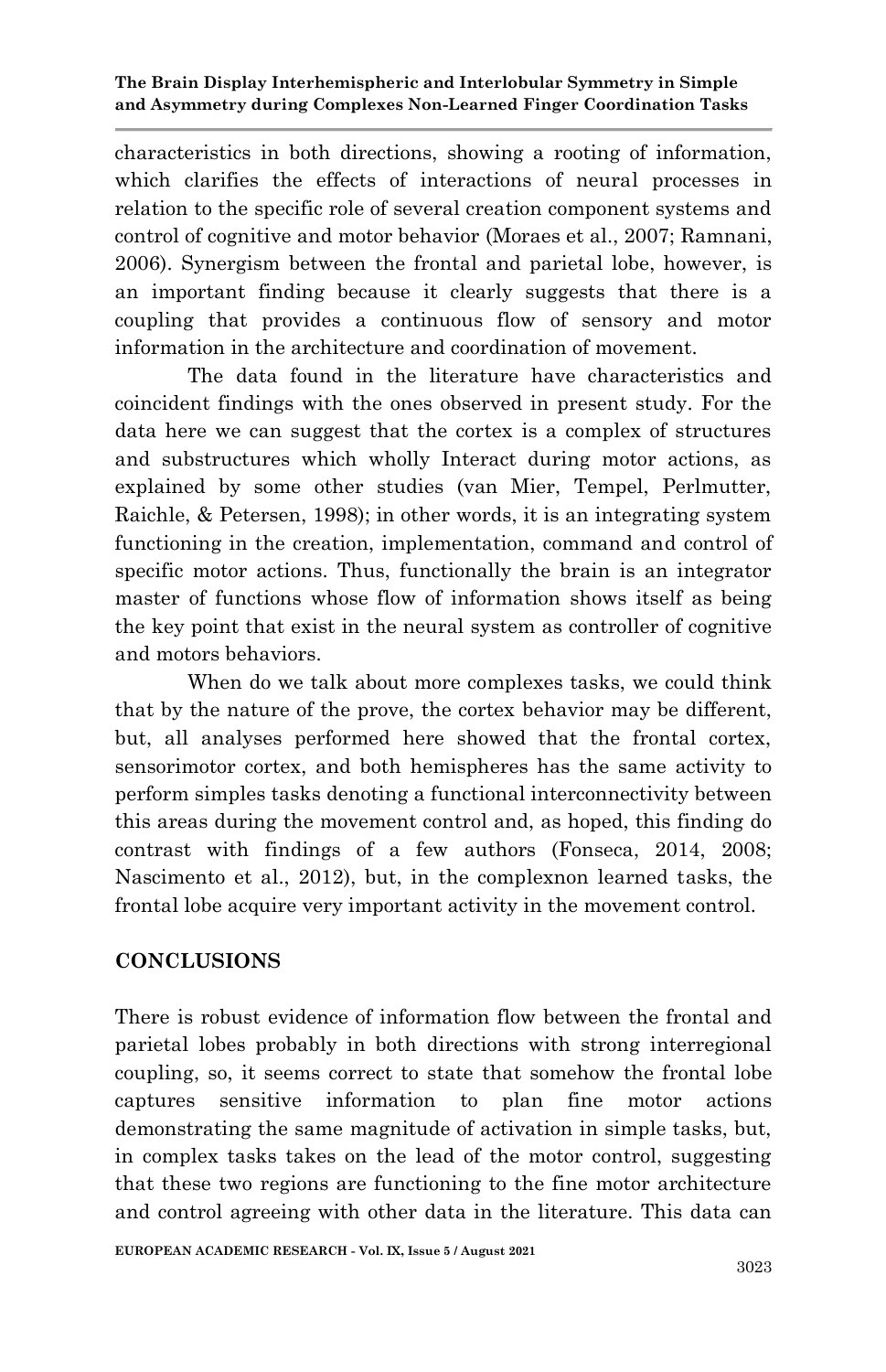corroborate with part of the literature that show a coupling between several brain areas during one or two hands include the interlobular and interhemispheric activation by these tasks growing the evidences around the notion that during the fine motricity has a functional interlobular and interhemispheric connectivity.

#### **REFERENCES**

- 1. Abe, M., & Hanakawa, T. (2009). Functional coupling underlying motor and cognitive functions of the dorsal premotor cortex. *Behav Brain Res*, *198*(1), 13–23. https://doi.org/S0166-4328(08)00605-0 [pii]\n10.1016/j.bbr.2008.10.046
- 2. Abe, M., Hanakawa, T., Takayama, Y., Kuroki, C., Ogawa, S., & Fukuyama, H. (2007). Functional Coupling of Human Prefrontal and Premotor Areas during Cognitive Manipulation. *Journal of Neuroscience*, *27*(13), 3429–3438. https://doi.org/10.1523/JNEUROSCI.4273-06.2007
- 3. Chen, C.-C., Kilner, J. M., Friston, K. J., Kiebel, S. J., Jolly, R. K., & Ward, N. S. (2010). Nonlinear coupling in the human motor system. *The Journal of Neuroscience : The Official Journal of the Society for Neuroscience*, *30*(25), 8393–8399. https://doi.org/10.1523/JNEUROSCI.1194-09.2010
- 4. Dellatolas, G., Morange-Majoux, F., & Lemoine, C. (2012). Manual laterality and hemispheric specialization for language: A review from ancient theories to current facts. In *Handedness: Theories, Genetics and Psychology*.
- 5. DeWolf, T., & Eliasmith, C. (2011). The neural optimal control hierarchy for motor control. In *Journal of Neural Engineering* (Vol. 8, Issue 6). https://doi.org/10.1088/1741- 2560/8/6/065009
- 6. Fonseca, V. da. (2014). Papel das funções cognitivas, conativas e executivas na aprendizagem: uma abordagem neuropsicopedagógica. *Revista Psicopedagogia*, *31*(96), 236–253. http://pepsic.bvsalud.org/scielo.php?script=sci\_arttext&pid=S0103- 84862014000300002&lng=pt&nrm=iso&tlng=pt
- 7. Fonseca, V. (2010). Psicomotricidade: uma visão pessoal. *Construção Psicopedagógica*, *18*(17), 42–52.
- 8. Frank, D. W., Dewitt, M., Hudgens-Haney, M., Schaeffer, D. J., Ball, B. H., Schwarz, N. F., Hussein, A. A., Smart, L. M., & Sabatinelli, D. (2014). Emotion regulation: Quantitative meta-analysis of functional activation and deactivation. In *Neuroscience and Biobehavioral Reviews* (Vol. 45, pp. 202–211). https://doi.org/10.1016/j.neubiorev.2014.06.010
- 9. Furtado, V., Calomeni, M. R., Alkmim, R., Nunes, M., Elias, C., Martins, G. P., Araruna, C., Silva, P. B., & Pedro, A. (2016). *Brain stimulation used as biofeedback in neuronal activation of the temporal lobe area in autistic children*. *November 2015*, 632–637. https://doi.org/10.1590/0004-282X20160092
- 10. Grunwald, M., Weiss, T., Krause, W., Beyer, L., Rost, R., Gutberlet, I., & Gertz, H. J. (2001). Theta power in the EEG of humans during ongoing processing in a haptic object recognition task. *Cognitive Brain Research*, *11*(1), 33–37. https://doi.org/10.1016/S0926- 6410(00)00061-6
- 11. Hatfield, B. D., Haufler, A. J., Hung, T. M., & Spalding, T. W. (2004). Electroencephalographic studies of skilled psychomotor performance. In *Journal of Clinical Neurophysiology* (Vol. 21, Issue 3, pp. 144–156). https://doi.org/10.1097/00004691-200405000-00003
- 12. Hughes, G., Schutz-Bosbach, S., & Waszak, F. (2011). One Action System or Two? Evidence for Common Central Preparatory Mechanisms in Voluntary and Stimulus-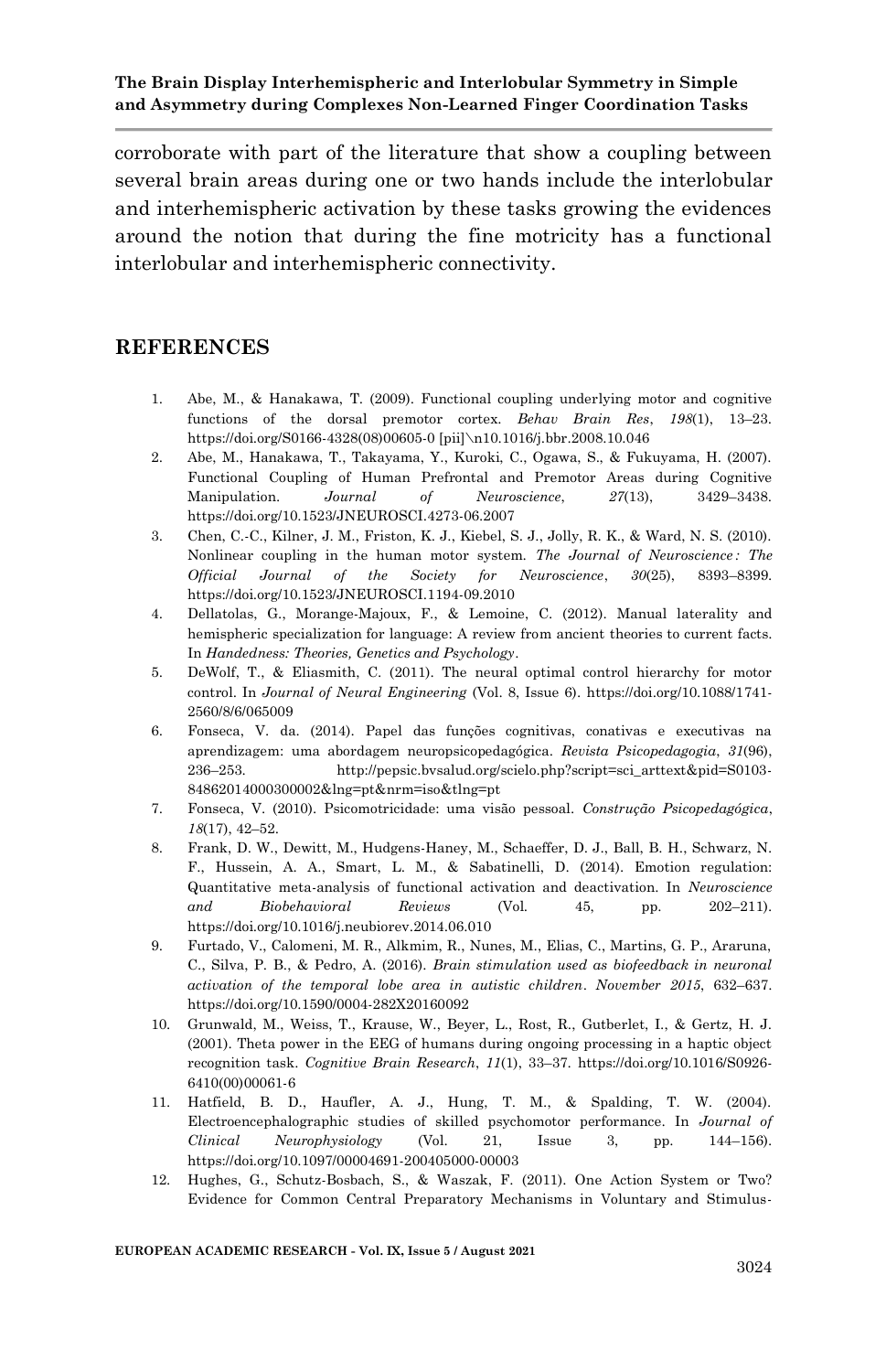Driven Actions. *Journal of Neuroscience*, *31*(46), 16692–16699. https://doi.org/10.1523/JNEUROSCI.2256-11.2011

- 13. Jones, E. G., & Wise, S. P. (1977). Size, laminar and columnar distribution of efferent cells in the sensory‐motor cortex of monkeys. *Journal of Comparative Neurology*, *175*(4), 391–437. https://doi.org/10.1002/cne.901750403
- 14. Klem, G., Luders, H., Jasper, H., & Elger, C. (1958). The ten-twenty electrode system of the International Federation. *Electroencephalography and Clinical Neurophysiology*, *10*(2), 371–375. https://doi.org/10.1016/0013-4694(58)90053-1
- 15. Koch, G., Franca, M., Fernandez Del Olmo, M., Cheeran, B., Milton, R., Alvarez Sauco, M., & Rothwell, J. C. (2006). Time Course of Functional Connectivity between Dorsal Premotor and Contralateral Motor Cortex during Movement Selection. *Journal of Neuroscience*, *26*(28), 7452–7459. https://doi.org/10.1523/JNEUROSCI.1158-06.2006
- 16. Koeneke, S., Lutz, K., Wüstenberg, T., & Jäncke, L. (2004). Bimanual versus unimanual coordination: What makes the difference? *NeuroImage*, *22*(3), 1336–1350. https://doi.org/10.1016/j.neuroimage.2004.03.012
- 17. LaPointe, K. E., Klein, J. A., Konkol, M. L., Kveno, Z. M., Bhatt, E., DiFabio, R. P., & Carey, J. R. (2009). Cortical activation during finger tracking vs. ankle tracking in healthy subjects. *Restorative Neurology and Neuroscience*, *27*(4), 253–264. https://doi.org/10.3233/RNN-2009-0475
- 18. Lee, J.-H. (2006). The Human Dorsal Premotor Cortex Generates On-Line Error Corrections during Sensorimotor Adaptation. *Journal of Neuroscience*, *26*(12), 3330– 3334. https://doi.org/10.1523/JNEUROSCI.3898-05.2006
- 19. Lewis, G. N., & Perreault, E. J. (2007). Side of lesion influences bilateral activation in chronic, post-stroke hemiparesis. *Clinical Neurophysiology*, *118*(9), 2050–2062. https://doi.org/10.1016/j.clinph.2007.06.010
- 20. Lungarella, M., & Sporns, O. (2006). Mapping information flow in sensorimotor networks. *PLoS Computational Biology*, *2*(10), 1301–1312. https://doi.org/10.1371/journal.pcbi.0020144
- 21. Mayhew, S. D., Li, S., & Kourtzi, Z. (2012). Learning Acts on Distinct Processes for Visual Form Perception in the Human Brain. *Journal of Neuroscience*, *32*(3), 775–786. https://doi.org/10.1523/JNEUROSCI.2033-11.2012
- 22. Miller, E. K., & Cohen, J. D. (2001). An integrative theory of prefrontal cortex function. *Annual Review of Neuroscience*, *24*(1), 167–202. https://doi.org/10.1146/annurev.neuro.24.1.167
- 23. Moraes, H., Ferreira, C., Deslandes, A., Cagy, M., Pompeu, F., Ribeiro, P., & Piedade, R. (2007). Beta and alpha electroencephalographic activity changes after acute exercise. *Arquivos de Neuro-Psiquiatria*, *65*(3 A), 637–641. https://doi.org/10.1590/S0004- 282X2007000400018
- 24. Moss, R. A., Hunter, B. P., Shah, D., & Havens, T. L. (2012). A Theory of Hemispheric Specialization Based on Cortical Columns. *JOURNAL OF MIND AND BEHAVIOR*, *33*(3–4), 141–171.
- 25. Neubert, F.-X., Mars, R. B., Buch, E. R., Olivier, E., & Rushworth, M. F. S. (2010). Cortical and subcortical interactions during action reprogramming and their related white matter pathways. *Proceedings of the National Academy of Sciences*, *107*(30), 13240–13245. https://doi.org/10.1073/pnas.1000674107
- 26. Petrides, M. (2005). Lateral prefrontal cortex: architectonic and functional organization. *Philosophical Transactions of the Royal Society of London. Series B, Biological Sciences*, *360*(1456), 781–795. https://doi.org/10.1098/rstb.2005.1631
- 27. Poldrack, R. A. (2005). The Neural Correlates of Motor Skill Automaticity. *Journal of Neuroscience*, *25*(22), 5356–5364. https://doi.org/10.1523/JNEUROSCI.3880-04.2005
- 28. Quintana, J., & Fuster, J. M. (1999). From perception to action: Temporal integrative functions of prefrontal and parietal neurons. *Cerebral Cortex*, *9*(3), 213–221. https://doi.org/10.1093/cercor/9.3.213